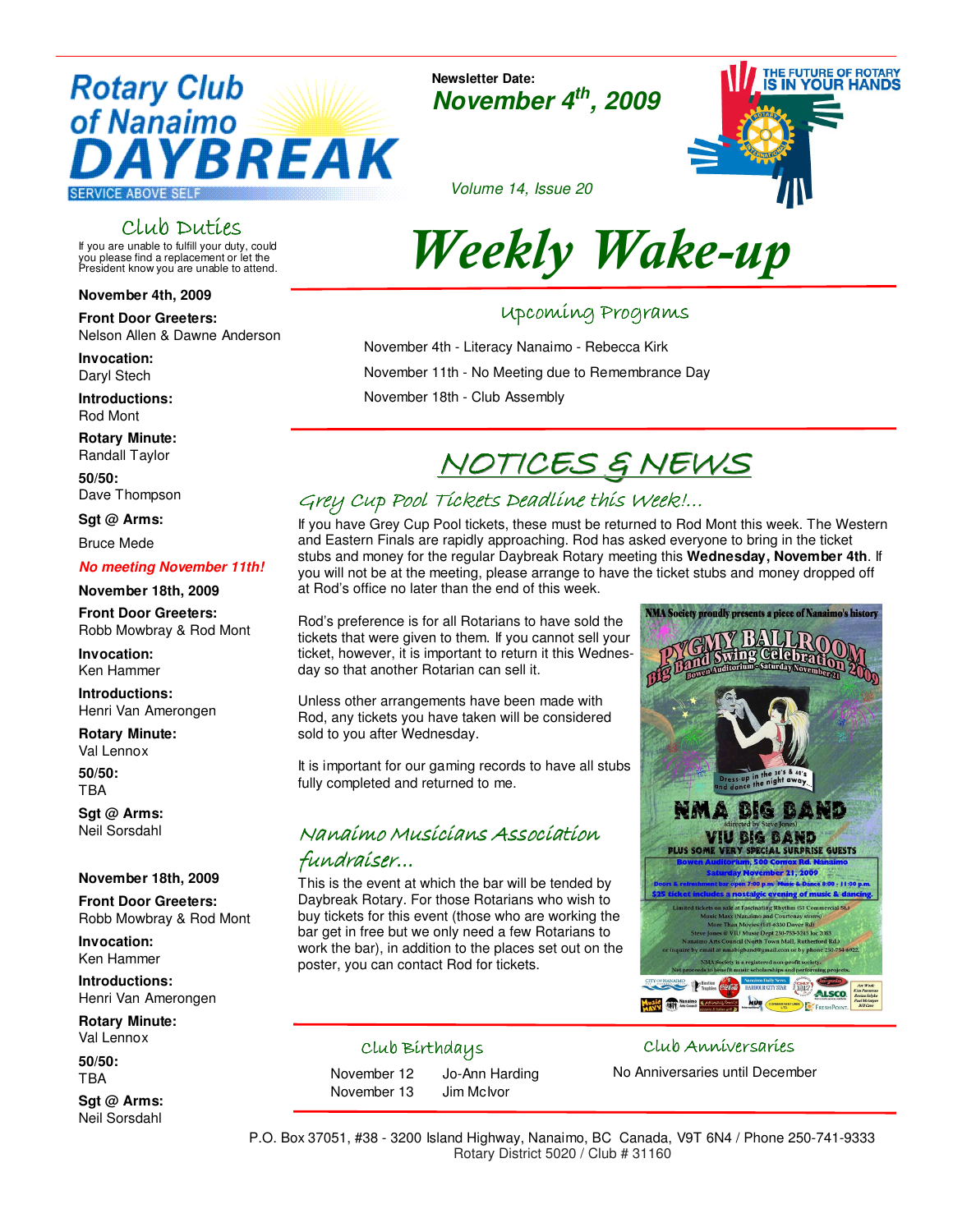#### Meeting Notes - October 26th, 2009 26th, 2009 2009 submitted by Ron Blank by Ron Blank

Congratulations! Everyone arrived on time today. So, give yourselves a bonus! After a rousing O'Canada, President Dave managed to find one singer still 'in the mood.' Actually, it was not her turn for the invocation. Our President re-read his script and then asked Jeff to give the invocation. Karin finally got her turn to do the Introductions of Guests. Today's visitors were the two most recent Nanaimo Rotary Youth Exchange students Jackie Wunderlick and Hayley Hais and our current Visiting Students 'Melodie Lecocq' from Belgium and 'Tharit (Get) Katprapakorn' from Thailand. (The third student, 'Juraj (George) Stranonek from Slovakia, did not attend.)

Our first guest speaker was Hayley Hais, just back from her one-year exchange in Denmark. Hayley gave a Power Point presentation of her trip. Her first impressions were: wind generators were everywhere, their mountains are "sad" as they are essentially flat and their beautiful straw roofs last 50 years. She then hit Grandpa Bob with "Too bad he couldn't convince the City of Nanaimo to allow straw roofs!" Hayley noted Christmas Elfs (Nisse) are 'bad' and can play nasty tricks if the children forget get to put out their rice pudding dessert. She was amazed to see the Danish Flag everywhere, during all celebrations, and especially for birthdays. On her birthday, flags decorated the cake, walls, windows and outside the home. With the first winter snow, her host family made a snowman. It was small. When Hayley and the other Canadian students got together, they made a much larger snowman. Her host family said, "Oh, you Canadians are born to make snowmen!" Christmas trees were also small. Hayley didn't understand the dancing around the tree, with everyone then dancing together, into every room of the home. The bathroom was really tight! The one scary part of Christmas was decorating the tree with lit candles. Everyone seemed to do it, and luckily no fires.

Hayley then described an embarrassing mishap with the language. She had gone with her host mom to the grocery store, but they had forgotten their list. Hayley talked on the phone to her host sister, and relayed the items to her host mom. Her voice attracted five listeners. The last item on the list had five customers looking aghast. She relayed what she thought was 'Chicken,' but in fact she said 'Bitch.' Her host mom took several minutes explaining to the listeners that Hayley was an exchange student and just learning Danish. Like most teenagers, Hayley had difficulty with the diet. "Ugh! Dark ugly paste on dark heavy bread?" What a difference a year makes. She has now added liverwurst and headcheese as a regular part of her diet!

Our next presenter was Youth Exchange Student Jackie Wunderlick, who lived in Songkhla, southern Thailand. She said Thailand has 76 provinces, and she got to visit 30. Her host city, Songkhla, is six degrees above the equator, and was very hot and muggy. Jackie wore sunscreen every day. After several months, she thought, "Let's try it without?" Jackie learned a valuable lesson. Thai sun burns Canadian skin! During her year, she stayed in two host families. Her second family didn't work out, but, with our Rotary system, she was returned to her first family. The public school she attended had 3,600 students, and was very regimented. Their uniform was a blue skirt, below the knees, and a white blouse. School started with 7:00 AM Assembly and ended at 4:00 PM. As 95% of the local population were Buddhist, Assembly included Buddhist prayers. Regular classes also included religious teachings. One of Jackie's studies included sewing, all done by hand, and she often did peer tutoring in English. Students were required to wear short hair. If student's hair were too long, the teacher would actually take out their scissors and cut it in the classroom. It was obvious which students received the teacher's bad haircut. (What do you think Donna & Nelson? Are you any good with scissors?) Luckily for Jackie, they accepted her hair length.

Southern Thailand seldom sees less than one percent of the country's tourists. Jackie explained, "Of the four Exchange students, two had darker skin, and two were white. We stood out!" Thai people are very inquisitive, asked lots of questions of the foreigners, and they often received weird looks. Rotarians were very good to her. She went on bus trips to the Northeast and South of Thailand. She discovered her area was relatively poor, and the Northern areas are wealthy. On most of her bus trips, she was the only foreign tourist. Her highlight of the entire trip was the visit to Phanom Rung Temple, Esan Province. It had amazing carvings and spectacular views of the surrounding countryside.

Her Thai language skills went from nothing to semi-fluent. Her writing

**...continued on next page/** 

#### Rotary Club Meetings

Monday – Parksville, Bayside Inn, Noon Tuesday – Nanaimo North, Frith-Radcliffe Auditorium, Kiwanis Village, 6:15 p.m. Wednesday – Nanaimo Oceanside, 3rd Street Fieldhouse, 5 p.m. Thursday – Lantzville – ABC Restaurant on Mary Ellen Drive, 7 a.m. Friday – Nanaimo – Coast Bastion Inn, 12:15 p.m.

#### Rotary Contacts

**Club President:**  Dave Perry **Club Secretary:**  Eileen Tatton **Club Treasurer:**  Cindy Bartlett **Club President Elect:**  Nicole Gosselin **Bulletin Editor:**  Robb Mowbray **Foundation Chair:**  Dawne Anderson **Assistant Governor Area 2B**  Brenda Grice **District Governor 2009-10:**  Alex Alexander **RI President 2009-10:**  John Kenny

#### ~~~~~~~~ Make-ups

To ensure that your make-up information is properly recorded, send any info on extra meetings attended, extra committee work, service projects, online work, etc. to Jeff Boegel dorack@shaw.ca

Please send content and photos for the Weekly Wake-up to Robb Mowbray at robb@theatrebc.org.

~~~~~~~~~~

#### **FOUR WAY TEST**

 $\sim\sim\sim\sim\sim\sim\sim$ 

- 1. Is it the TRUTH?
- 2. Is it FAIR to all concerned?
- 3. Will it build GOODWILL and BETTER FRIENDSHIPS?
- 4. Will it be BENEFICIAL to all concerned?